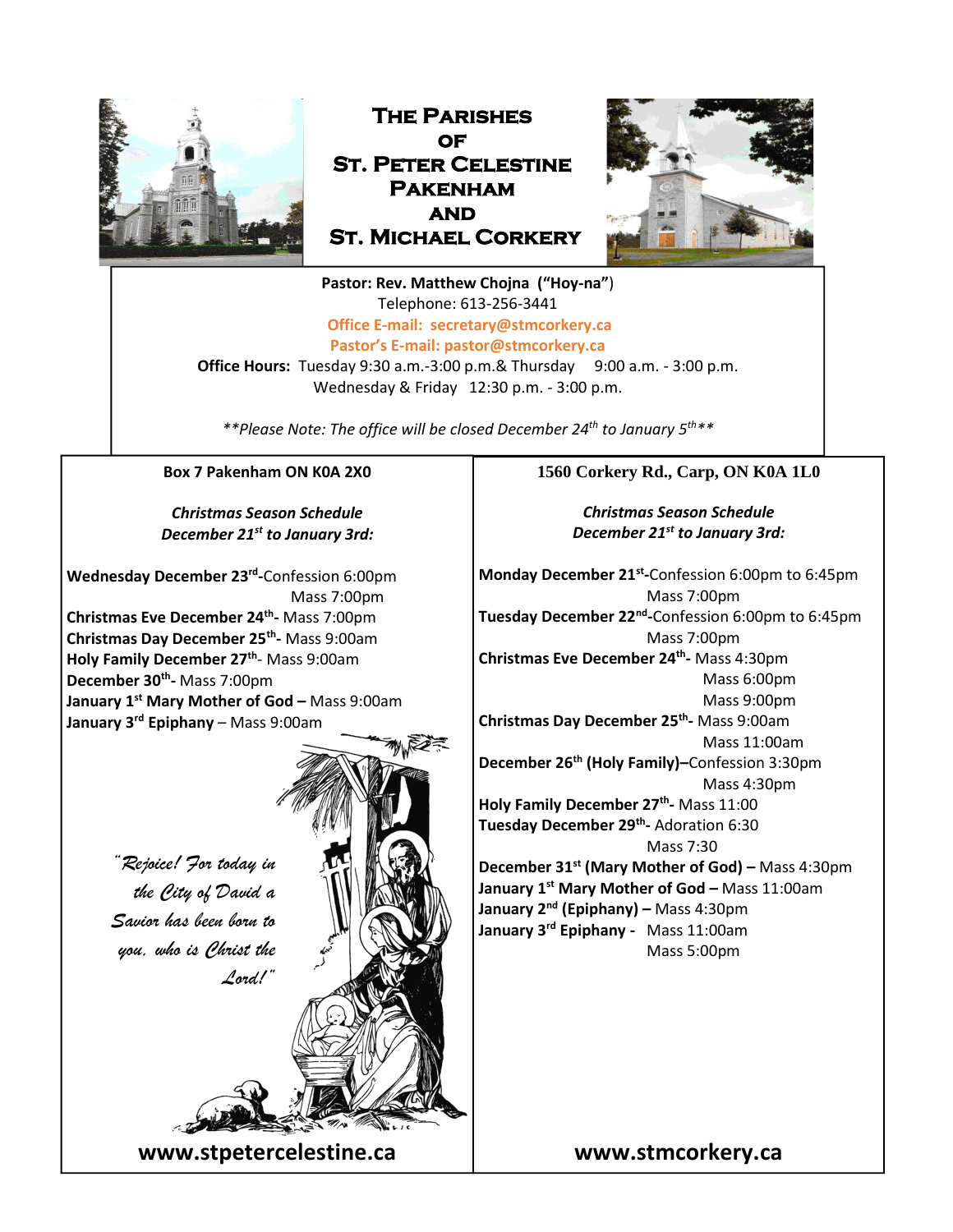| <b>Mass Intentions - St. Michael's Corkery</b> |                    |                                                            |
|------------------------------------------------|--------------------|------------------------------------------------------------|
| Saturday Dec 19                                | 4:30pm             | Holy Souls in Purgatory                                    |
|                                                |                    | By Lana & Ed Smit                                          |
|                                                |                    | +Jo Anne Mullin                                            |
|                                                |                    | By Ray Mullin & Family                                     |
| Sunday Dec. 20                                 | 11:00am            | Missa Pro Populo                                           |
| Tuesday Dec. 22                                | 7:00pm             | Missa Pro Populo                                           |
| Christmas Eve Dec. 24                          | 4:30pm             | Holy Souls in Purgatory by Lana & Ed Smit                  |
|                                                |                    | Deceased Members of the Hughson, MacMillan, & Oram         |
|                                                |                    | Families by Mary Lou Oram                                  |
|                                                | 6:00pm             | Repose of the Soul of Ted Larose by Cathy Ford             |
|                                                |                    | Holy Souls in Purgatory by Peter & Connie Wright           |
|                                                | 9:00pm             | In Thanksgiving by Mary Lou Oram                           |
|                                                |                    | Intentions of Kathy Buckley by A Parishioner               |
| Christmas Day December 25                      | $9:00$ am          | Holy Souls in Purgatory by Mary Lou Oram                   |
|                                                |                    | Intentions of Linda Coon by A Parishioner                  |
|                                                | 11:00 am           | Repose of the Soul of Richard Morin by The Juneau Family   |
|                                                |                    | Reid & Crepault Families by Mary Lou Oram                  |
| Saturday December 26                           | 4:30pm             | Intentions of Maria Curridor by Gail Donohue               |
|                                                |                    | Repose of the Soul of Seymour Mender by a Parishioner      |
| Sunday December 27 <sup>th</sup> Holy Family   | 11:00am            | Holy Souls in Purgatory by A Parishioner                   |
|                                                |                    | Intentions of the Beyer Family by Mary Lou Oram            |
| Tuesday December 29th                          | 7:30pm             | Holy Souls in Purgatory by a Parishioner                   |
|                                                |                    | Personal Intention by A Parishioner                        |
| Mary Mother of God Eve Dec. 31                 | 4:30pm             | Repose of the Soul of Sue Atkinson by the Crepeault Family |
|                                                |                    | Deceased Members of the Leon Family by A Parishioner       |
| Mary Mother of God January 1                   | 11:00am            | Patricia Hawkins by Bernie & Leslie-Ann Juneau             |
|                                                |                    | Holy Souls in Purgatory by a Parishioner                   |
| Saturday January 2nd                           | 4:30 <sub>pm</sub> | MacDaugall and &Doucet Families by Mary Lou Oram           |
|                                                |                    | Repose of the Soul of Kathleen Guthrie by A Parishioner    |
| Sunday January 3rd Epiphany                    | 11:00am            | Pro Populo                                                 |
|                                                | 5:00pm             | Repose of the Soul of Luke Morin by the Juneau Family      |
|                                                |                    | Repose of the Soul of Fraser Champion by the Juneau Family |

#### *Mass Intentions – St. Peter Celestine Pakenham*

| Sunday Dec. 20                  | 9:00am             | Sister Rita Lepack by Maria Norton                  |
|---------------------------------|--------------------|-----------------------------------------------------|
|                                 |                    | Monica & Andrew Ryan                                |
|                                 |                    | By Frank & Norma Ryan                               |
| Wednesday Dec. 23               | 7:00 <sub>pm</sub> | Ttose entrused to the care of Rob & Shannon McGruer |
|                                 |                    | By Shannon McGruer                                  |
|                                 |                    | Rick, Bob, & Doreen Dodge                           |
| Christmas Eve December 24th     | 7:00               | In Thanksgiving                                     |
| Christmas Day December 25th     | 9:00am             | Missa Pro Populo                                    |
|                                 |                    |                                                     |
| Sunday Dec. 27 Holy Family      | 9:00am             | Missa Pro Populo                                    |
| Wednesday December 30th         | 7:00 <sub>pm</sub> | Intentions of a Parishioner                         |
| Mary Mother of God, January 1st | 9:00am             | Greater Devotion to Mary Mother of God              |
| Sunday January 3, Epiphany      | 9:00am             | Monica & Andrew Ryan by Leona & Ralph Henry         |
|                                 |                    | Bill Ryan by Shauna Ryan                            |